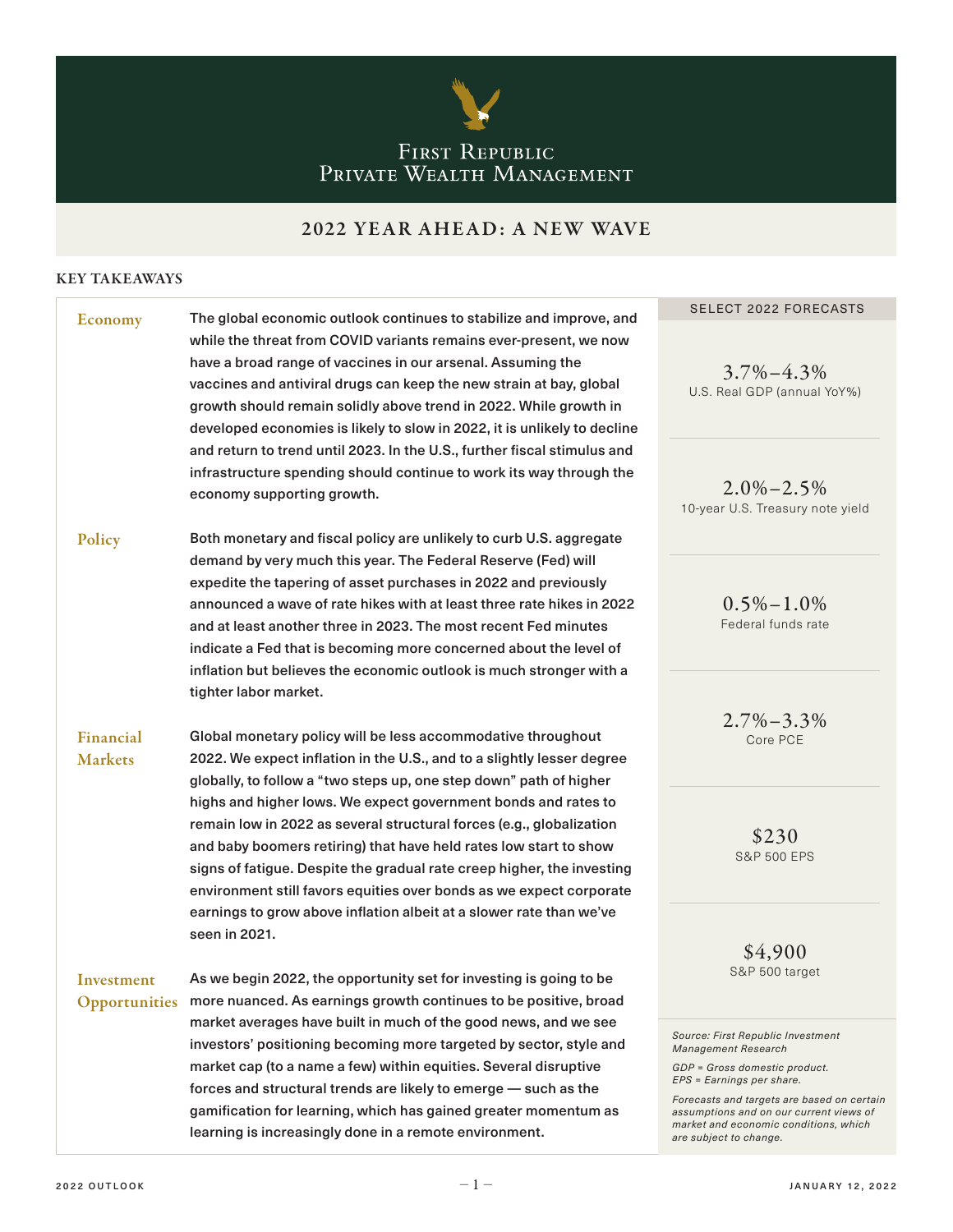#### MACROECONOMIC OUTLOOK: U.S.

In 2022, we expect the U.S. economy to continue to heal as COVID vaccines are more readily available and the country continues to reopen. We expect to see slower but still healthy consumer outlays and a spending mix rotation toward services. Higher infation will remain a headwind but easing supply constraints should support growth. While the Fed will expedite the tapering of asset purchases and likely begin raising rates potentially as early as March, recent Fed minutes indicated that the economic outlook is much stronger with higher infation and a tighter labor market.

While our base case for 2022 calls for continued growth as the economy continues to heal, we believe the ride in 2022 is going to be a bumpier one. The omicron variant has proved highly contagious and has weighed on sentiment as more workers are forced to stay home. And while we are better equipped to treat the virus, there will continue to be new variants, and this combined with relaxing restrictions then reimposing them will remain disruptive to the economy. As winter sets in across most of the country, so does the probability of an increase in cases. Finally, if omicron becomes the dominant virus strain, causes a greater number of hospitalizations or deaths, and reduces vaccine efficacy, then our downside COVID scenario would become a more plausible worst outcome. The good news is that for now symptoms from omicron are mild and vaccines appear to offer some degree of protection.

The economic landscape will continue to evolve in 2022. We expect consumer spending to show resilience; however, we believe that demand for goods will moderate and service spending will increase as consumers and businesses become more habituated to dealing with COVID. While certain portions of the service sector have partially rebounded (e.g., restaurants), spending on other service sectors (such as movie theaters, amusement parks and concerts) are still down considerably to pre-pandemic levels. Furthermore, U.S. households have accumulated excess savings worth around \$2.5T since the onset of the crisis. Some of this money will be spent over the course of 2022, further supporting consumer spending and overall economic growth.

We believe business investment is likely to rebound in 2022 as companies look to increase capacity, rebuild inventories and automate more production in the face of growing labor shortages. Afer moving sideways for years, core capital goods orders have broken out to the upside. Surveys of capex intentions have improved sharply. The residential investment front should also remain strong in our view. Homeowner vacancy rates are near record lows, as are new and existing home inventories.

The labor market continues to show resilience as well as strong wage growth. While the December jobs report was disappointing, the overall trend is positive. The December jobs report also showed rising participation, which should help increase the labor supply and provide a release to counter strong wage growth. The report also shows strong gains in household employment that easily outpaced a muted 168,000 rise in the labor force, pushing the unemployment rate under 4%.

While we remain optimistic for the economy in 2022, longer-term the outlook becomes a bit cloudier. Afer our expectation for a rebound in activity in 2022, economic growth will likely cool as the fiscal stimulus fades. The risk of a policy misstep increases as we enter 2022 and beyond, and all eyes are on how the Fed reacts to higher infation. We view rising infation as the greatest risk in 2022 as strong demand and tight supply will continue to put pressure on prices and wages in the near to medium term.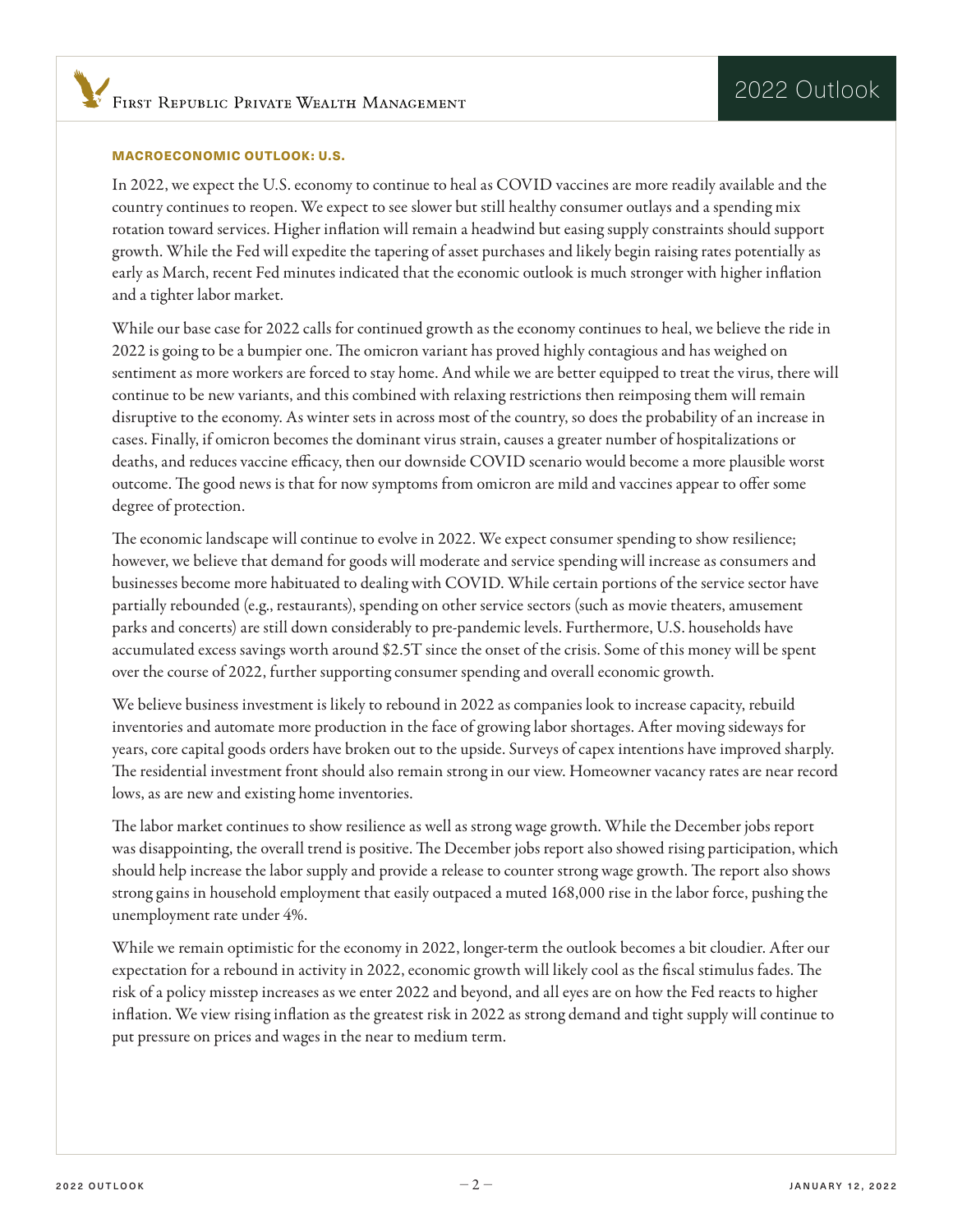#### MACROECONOMIC OUTLOOK: INTERNATIONAL

International growth will likely remain weaker than in the United States for 2022 as many regions sufer from a spike in COVID cases. Importantly, we expect China's stop-start approach to dealing with COVID to deliver weaker than expected economic growth out of China. The distribution of growth outside the U.S. will remain uneven as even some of the more developed countries with plentiful access to vaccines continue to struggle to bring COVID under control. International developed countries should be able to eke out above-trend growth in 2022 as fscal and monetary policies remain accommodative across the Eurozone and Japan. Emerging markets growth is likely to be weak as the Chinese growth engine is sufering from several structural problems, most notably weakness in its property market.

The outlook for Europe in 2022 is constructive as the combination of increased energy supplies, easing supply chain bottlenecks and (hopefully) some relief on the pandemic front should all pave the way for better-thanexpected growth across the Eurozone in 2022. Euro-area fscal policy should also remain supportive as infrastructure spending is set to increase and the Next Generation EU fund package works its way through the economy. Though the European Central Bank (ECB) will end its pandemic bond buying program in March 2022, they are expected to increase its Asset Purchase Program to keep monetary policy accommodative, and the ECB is unlikely to raise rates until 2023.

The outlook for Japan is more neutral — while Japan will benefit from a short-term stimulus boost, it is still reeling from a major COVID outbreak this summer. Following the most recent general election, Prime Minister Kishida's government announced a stimulus package worth 5.6% of GDP. The package was aimed at boosting cash payments to households and small businesses, and encouraging domestic travel and consumption in 2022. Manufacturing and capital expenditures in Japan continue to lag, with motor vehicle shipments down significantly. The Bank of Japan (BoJ) is likely to remain on hold this year and leave policy rates unchanged.

In our view, the outlook for emerging markets (EM) remains unfavorable in 2022, particularly for China. The Chinese economy is currently under stress from the property market. Housing prices are falling, the number of new projects starting construction has been declining since April, and a number of large developers have been unable to service their debts. Elsewhere in EM the struggle to bring COVID under control remains a real threat to economic activity. Some EM sufer from marginal access to the COVID vaccine, while others have access to vaccines but the efficacy of these vaccines is less than optimal.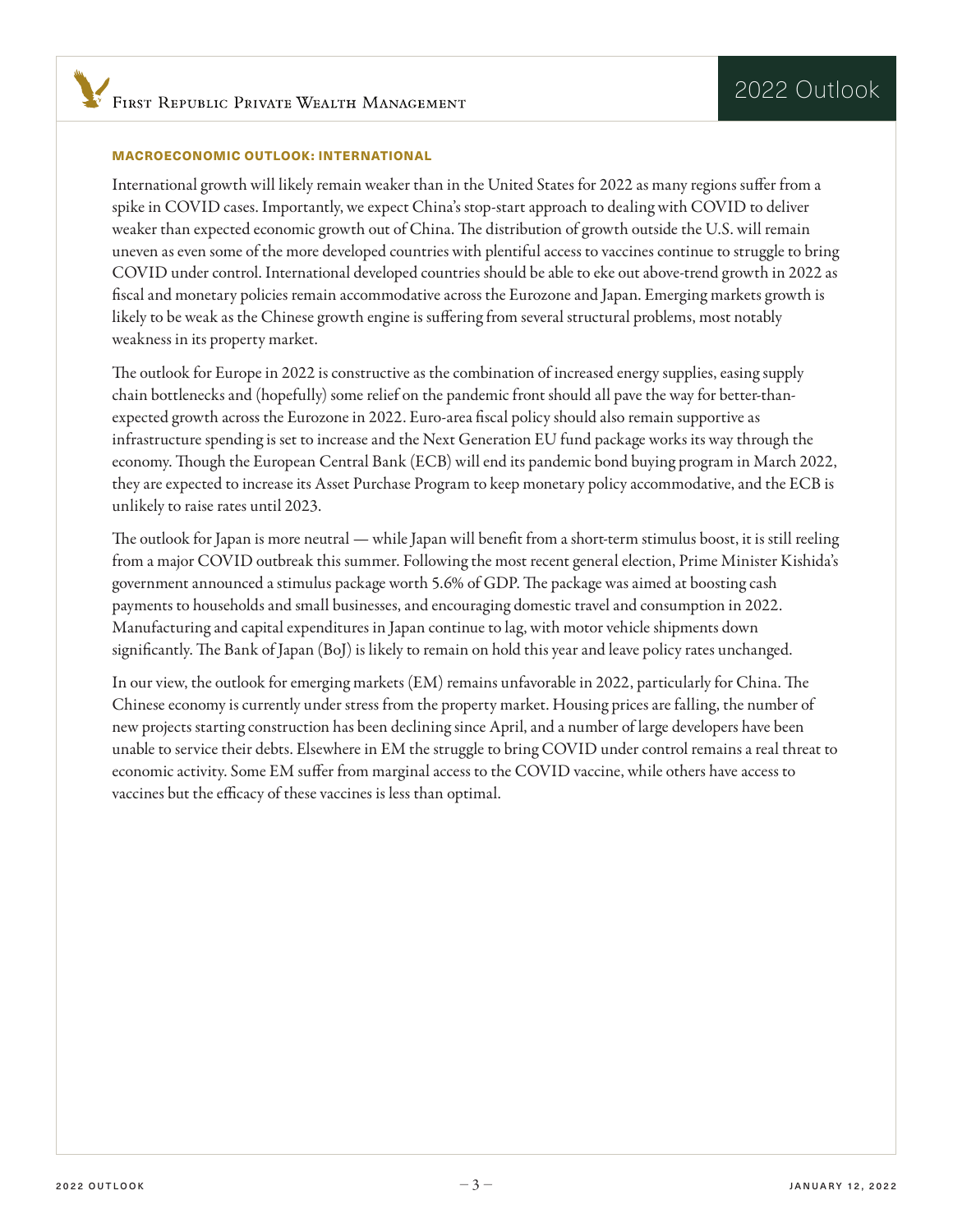#### POLICY OUTLOOK

In 2022, the Fed is expected to take concrete steps toward policy normalization: The Fed will expedite tapering of asset purchases, as well as a wave of rate hikes. The FOMC December minutes and recent press conferences in January 2022 showed a Fed that was much more hawkish, indicating they are worried about infation and will take action to bring infation under control. We would anticipate at least seven to eight rate hikes through the end of 2023 to address the rise in infation. U.S. fscal policy will also get tighter in 2022, but not by a lot. In November 2021, President Biden signed a \$1.2 trillion infrastructure bill into law, containing \$550 billion in new spending that will help GDP growth for the next several years. However, barring a severe outbreak in a new variant or another major global negative event, there is limited appetite for additional fscal stimulus beyond what was passed in 2021.

U.S.-Chinese relations continue to falter as there hasn't been much communication between the administrations until recently. In mid-November, a call between U.S. President Biden and Chinese President Jinping reopened the communication channels amid rising tension in the South China Sea but fell short of any true agreement going forward. In late 2021, Treasury Secretary Janet Yellen hinted that the U.S. may trim tarifs on Chinese goods. If the U.S. follows through with this policy action, it would be positive for both Chinese manufacturers and U.S. consumers.

There is a crowded agenda of legislative items that have the potential to impact the fiscal picture in 2022, the biggest of which is the Build Back Better (BBB) bill. Recent momentum to pass the BBB bill continues to stall, and the viability of the bill passing remains in question. There remains a number of outstanding provisions that need to be resolved before the bill is likely to pass (size of the house package, corporate minimum tax, drug pricing, etc.). In our view, it is unlikely that BBB would meaningfully add to current infationary pressures. Unlike the \$5.5T in COVID relief packages passed over the past 24 months, most of BBB's outlays would be spread across 10 years and would be offset by tax increases and spending cuts.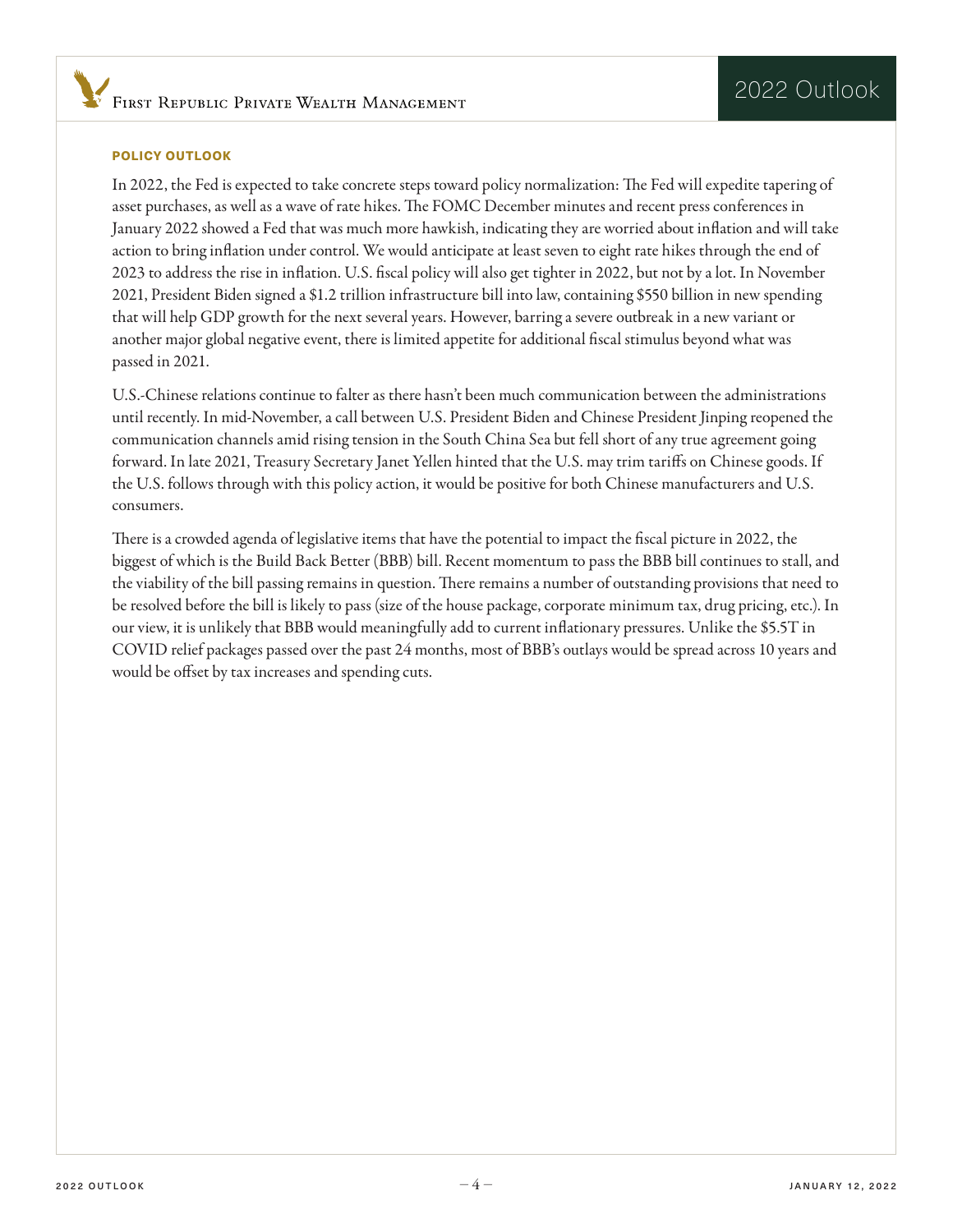#### FINANCIAL MARKETS OUTLOOK

A rise in rates will create challenges for equity investors, yet we believe 2022 will remain a favorable environment for equities, given support by corporate earnings growth, even as valuations appear elevated by some metrics. Other relative measures of valuation, such as the equity risk premium (equity yield minus the yield on the risk-free bond), continue to favor stocks over bonds. Even as we expect monetary policy to tighten, market fundamentals should provide strong support. In our view, the next leg for equity returns is likely to be positive but lower than levels experienced over the past few years and volatility will be higher as rates rise.

U.S. earnings revision ratios continue to reaccelerate, and we expect earnings to grow albeit at a slower rate than 2021. Above-trend growth and consumer price infation point to revenue growth in the high single-digits. Proft margins have been expanding since 2009, are now at all-time highs, and are high enough in our view to stand up to the combination of accelerating wage infation along with rising input prices that has led to fears of margin contraction in the year ahead. However, our base case remains that strong revenue growth in 2022 will overshadow a pause in proft margins and equity multiple compression, allowing U.S. equities to produce modest returns.

Our fxed income outlook remains relatively unfavorable as rates continue to hover at low levels and are poised to slowly drift higher through 2023. The Fed accelerated reducing accommodation to markets by severely shortening their timeline to end asset purchases (Quantitative Easing (QE)) and are now expected to raise policy rates at least three times in 2022, followed by at least another three times in 2023. Expectations from only about six months ago were for the Fed to slowly terminate QE by year-end 2022 with rates on hold until at least 2023. With the Fed in full motion, we expect rates across the curve to move higher, led by shorter maturities, thereby fattening the yield curve. We also expect the ECB and BOJ to avoid any rate increases until at least mid-2023, well after the Fed has begun to tighten.

Credit market fundamentals remain strong as we begin 2022 and, along the same lines as equities, will continue to remain strong throughout 2022. However, it's likely the high-yield sectors will come under some pressure (i.e., wider credit spreads, increased delinquencies and defaults) with higher borrowing rates against a pending wall of maturities. For the municipal market in 2022, we expect credit conditions to remain favorable for most issuers with low delinquencies and defaults. Municipals' state and local tax revenues remain strong and are additionally supported by ongoing fscal stimulus. Lastly, volatility in fxed income markets is elevated and will likely remain elevated with this backdrop. We continue to recommend a shorter duration stance relative to benchmarks within U.S. fxed income portfolios.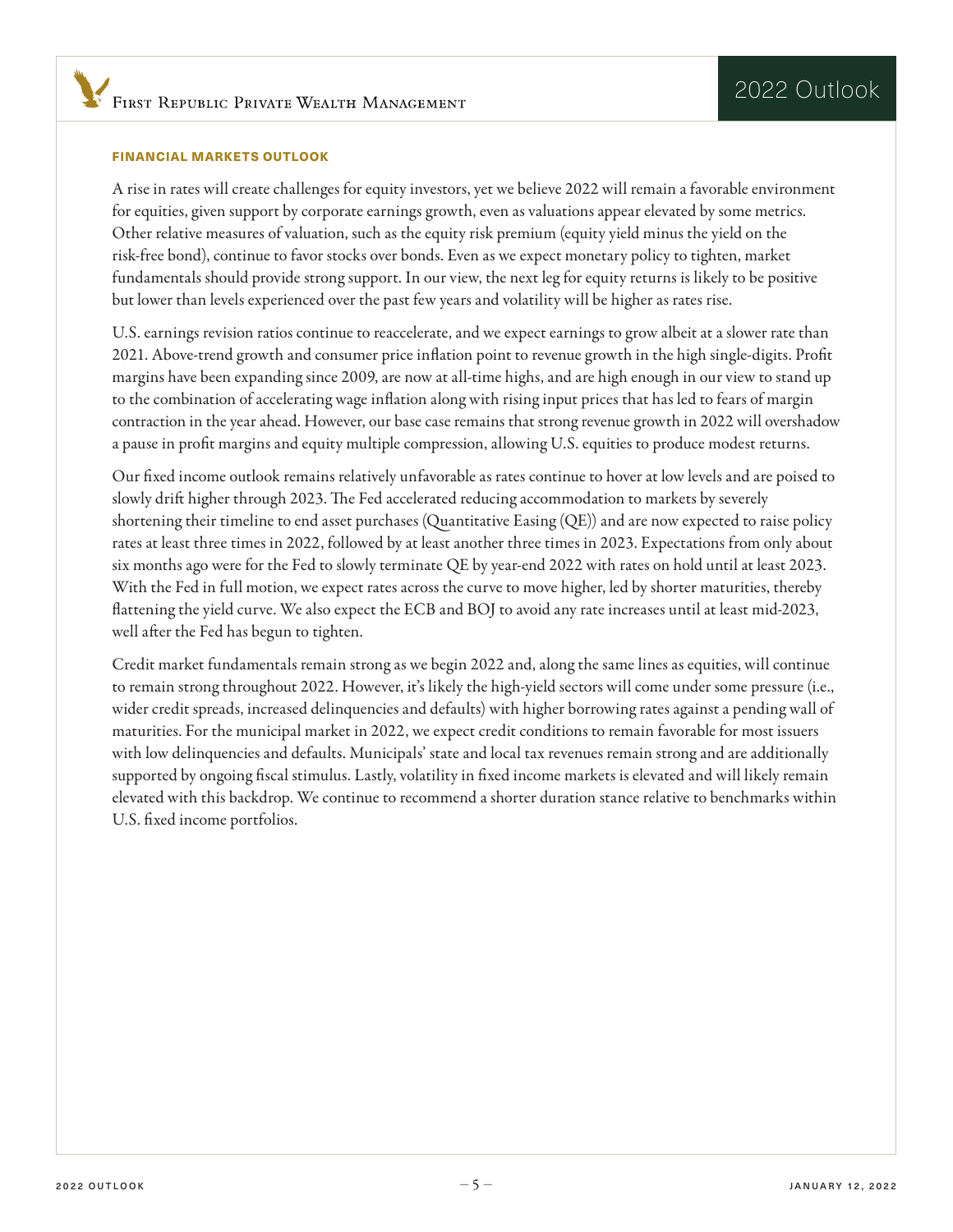#### INVESTMENT OPPORTUNITIES AND PORTFOLIO POSITIONING

In 2022, we believe that the global economy continues to heal and reopen as additional COVID treatment options become more available. We do view 2022 as a transition year and portfolio positioning needs to be more nuanced. Investors should look to rebalance portfolios that are in line with their risk tolerance as we expect higher volatility throughout the frst half of 2022. As markets become more and more interconnected, diversifcation becomes even more important — not just diversifcation in the traditional stock/bond sense, but also diversifcation within asset classes.

As rates remain historically low and corporate earnings continue to surprise to the upside, we continue to favor equities over fxed income and cash. We would still favor an allocation to bonds as a ballast, as we expect greater market volatility in 2022 than we saw in 2021. Recently we've seen higher volatility in the fxed income markets, and higher fxed income volatility historically transfers into equity market volatility. Despite 2022 being a midterm election cycle, we expect elevated political uncertainty as we go into the fourth quarter. If Republicans secure a midterm win, markets might applaud that action as it would likely freeze fscal policy until 2025. Given the wide range of outcomes, we would not recommend any changes to our positioning solely based on the political outlook.

We continue to remain selective within equities, with a bias toward segments exposed to cyclical proft sources, and secular growers with earnings growth, pricing power and operating leverage. We also have a bias toward quality over highly leveraged companies, as higher interest rates could enhance the debt burden and limit liquidity. From a regional equity perspective, we favor U.S. and Europe. Our U.S. equity view is based on above-trend growth in 2022 with revenues and earnings continuing to power ahead. In Europe, we fnd support from incredibly supportive monetary and fscal policy, more reasonable valuations and cyclical tailwinds to segments including Financials. We continue to see a wave of thematic opportunities that focus on trends — such as gamifcation of learning, and as remote learning becomes a more integral part of society, we see companies focused on this trend as well positioned.

For fixed income portfolios, duration management will remain paramount in 2022. The combination of abovetrend economic growth and strong demand for corporate credit will provide support for the corporate market in 2022. Credit fundamentals remain strong; however, lower quality credits will likely come under pressure with credit spreads widening. With higher than anticipated revenue coupled with strong fscal support, the municipal market is poised to remain very strong from a credit perspective. Lastly, in our view, the technical environment (i.e., supply-demand dynamics, yield ratios vs. other fxed income sectors) for municipals will remain favorable and municipals should remain in good shape.

Finally, we believe investors should also consider a greater allocation across alternative investments that go beyond broad asset classes and can provide an additional layer of diversifcation. Some of these nontraditional investments, including private credit and venture capital, have the potential to generate value while helping investors reduce volatility. Acceleration of tech adoption across products/services has fueled the venture market sector. As a result, we expect tech unicorns to emerge across innovative industries, including learning gamifcation, fntech, health technologies and green technologies. We also believe that some of the hardestimpacted areas of the economy will offer private equity firms dislocation opportunities, such as secondary investments, distressed debt and special situations. Lastly, we also see opportunities in real estate, particularly in select suburban housing (multifamily, single-family residential and manufactured housing) and industrial real estate.